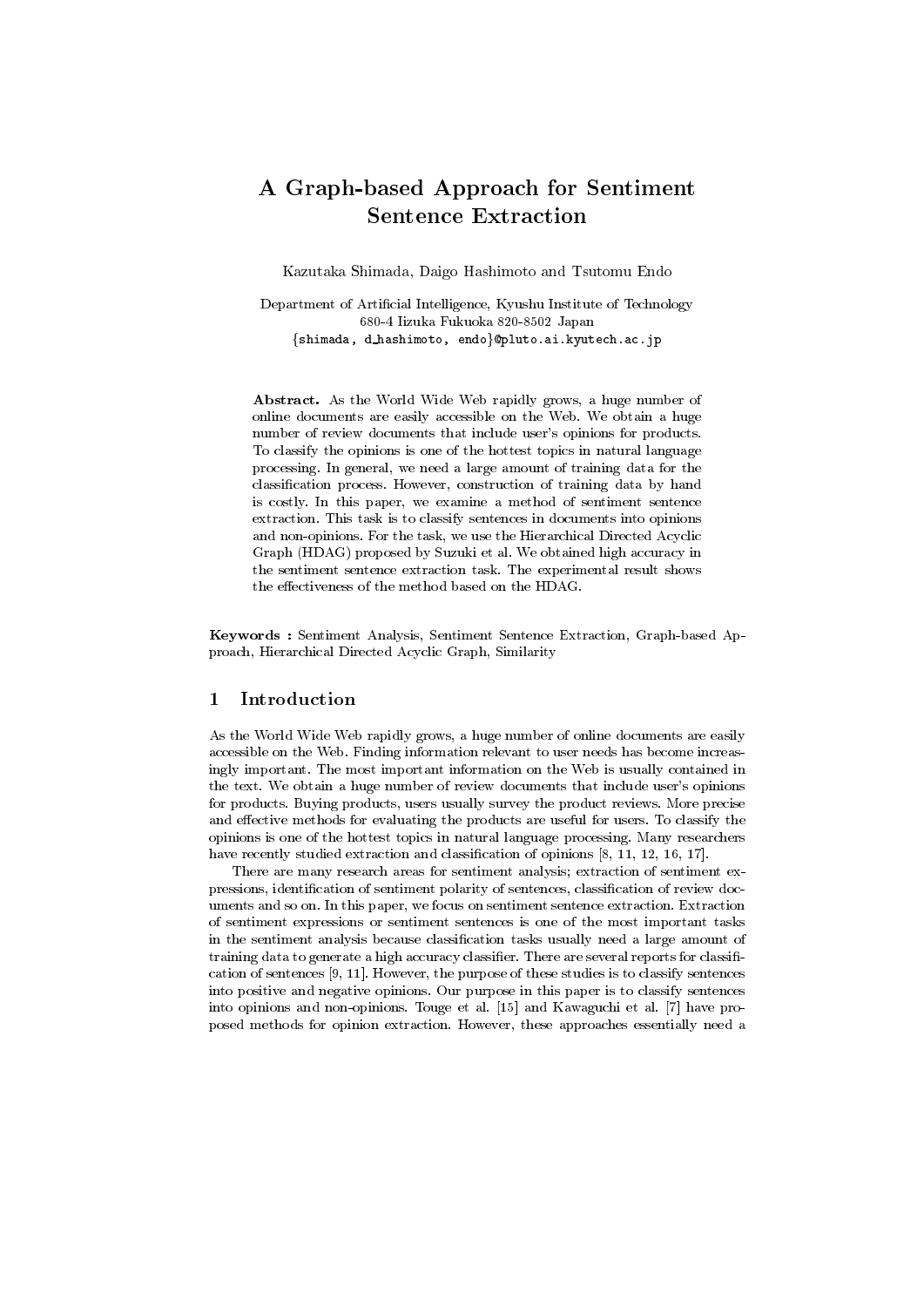large amount of training data for the process. Construction of training data by hand is costly. Kaji and Kitsuregara have reported a method of acquisition of sentiment sentences in HTML documents [5]. The method required only several rules by hand and obtained high accuracy. Also they have proposed a method for building lexicon for sentiment analysis [6]. The knowledge extracted from the Web by using the proposed methods contains the huge quantities of words and sentences. Takamura et al. also have reported a method for extracting polarity of words [14]. These dictionaries are versatile and valuable for users because they do not depend on a specific domain. Here, assume that we need to construct a system for a domain. In that case, we often desire domainspecific knowledge for the system. Therefore, we need to efficiently extract sentiment sentences, which depend on a particular domain or topic.

In this paper, we propose a method of sentiment sentence extraction. The method can deal with domain specific and nonspecific areas. Also our method does not require dictionaries of sentiment expressions. It uses several sample sentences for the extraction process. In the process, we compute a similarity between the sample sentences and target sentences. For the similarity calculation, we employ the graph-based approach, called Hierarchical Directed Acyclic Graph (HDAG), which has been proposed by Suzuki et al [13].

In Section 2, we explain the HDAG data structure and layers. In Section 3, we describe a sentiment sentence extraction process with similarity calculation based on the HDAG. In Section 4, we evaluate the performance of the method and conclude this paper in Section 5.

#### A Graph-based Data Structure  $\bf{2}$

In this section, we explain a graph-based data structure to compute a similarity.

#### $2.1$ **Hierarchical Directed Acyclic Graph**

In natural language processing, bag-of-words representation is the most general way to express features of a sentence for the similarity calculation. However, it is insufficient to represent the features of a sentence because of lack of relations between words. To solve this problem, many researchers have proposed new approaches: a string kernel  $[10]$ , a word-sequence kernel  $[1]$ , an extended string subsequence kernel  $[3]$  and a tree kernel [2]. These kernels are usually more effective as compared with bag-of-words based methods. However, they are not the best representation for deep and complex features, such as semantic or grammatical information, in a sentence because they are somewhat of a simple representation.

To solve the problems, Suzuki et al. have reported a new graph-based approach, called Hierarchical Directed Acyclic Graph kernels (HDAG) [13]. The method can handle many linguistic features in a sentence and includes characteristics of tree and sequence kernels. The HDAG is a hierarchized graph-in-graph structure. It represents semantic or grammatical information in a sentence. In this paper, we use the HDAG structure for the sentiment sentence extraction. We compute a similarity between HDAGs generated from sentences. See [13] for more information about the HDAG.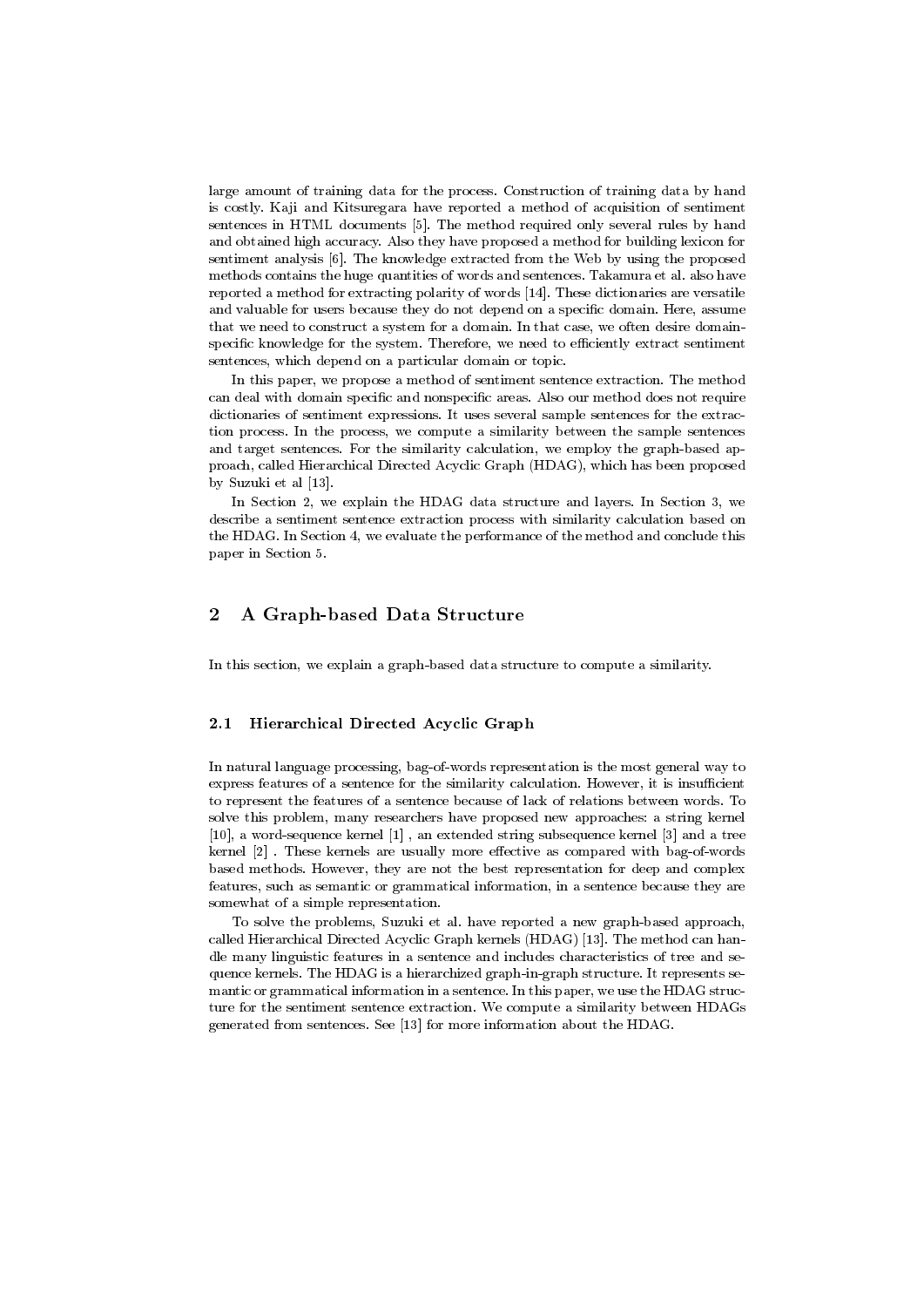

-,- +- -,- (

#### 2.2 Layer

 $\mathbf{H}$  . The state of the state of the state of the state of the state of the state of the state of the state of the state of the state of the state of the state of the state of the state of the state of the state of th compute similarity between sentences correctly, we add new layers to the original and naive HDAG. The HDAG in this paper consists of three layers as follows:

-

This layer consists of part of speech tags of words. We unify the POS tags of words in a bunsetsu tinto one node. Kougnly speaking, this layer expresses sort of

- 
- This layer consists of the PUS tags of each word or each compound noun.
- $\ldots$

This layer contains two roles; the layer for words and compound nouns. The layer for eacn word contains the surface expression of a word. We can use the surface in- $\mathcal{A} = \mathcal{A} \mathcal{A}$  . The contract of the contract of the contract of the contract of the contract of the contract of the contract of the contract of the contract of the contract of the contract of the contract of the c  $\mathbb{R}$  . The contract of the contract of the contract of the contract of the contract of the contract of the contract of the contract of the contract of the contract of the contract of the contract of the contract of th tween surface expressions. We unify nouns belonging to a compound noun and then dispose it under the POS node of its compound nouns, for example, we flexibly  $\,$  treat the difference of the following expressions in similarity calculation by adding this layer: "file downloading software" , "downloading software" and "software".

rigure 1 snows an example of an HDAG expression in this paper. In the HDAG, the  $\blacksquare$  . The set of the set of the set of the set of the set of the set of the set of the set of the set of the set of the set of the set of the set of the set of the set of the set of the set of the set of the set of the of each node. The directed links are a kind of the dependency relation between elements. The double-headed arrows denote the link between a node and a sub-graph enclosed with a dashed line.

 $^\circ$  A punsetsu is a linguistic unit in Japanese. It usually consists of one content word and its function words.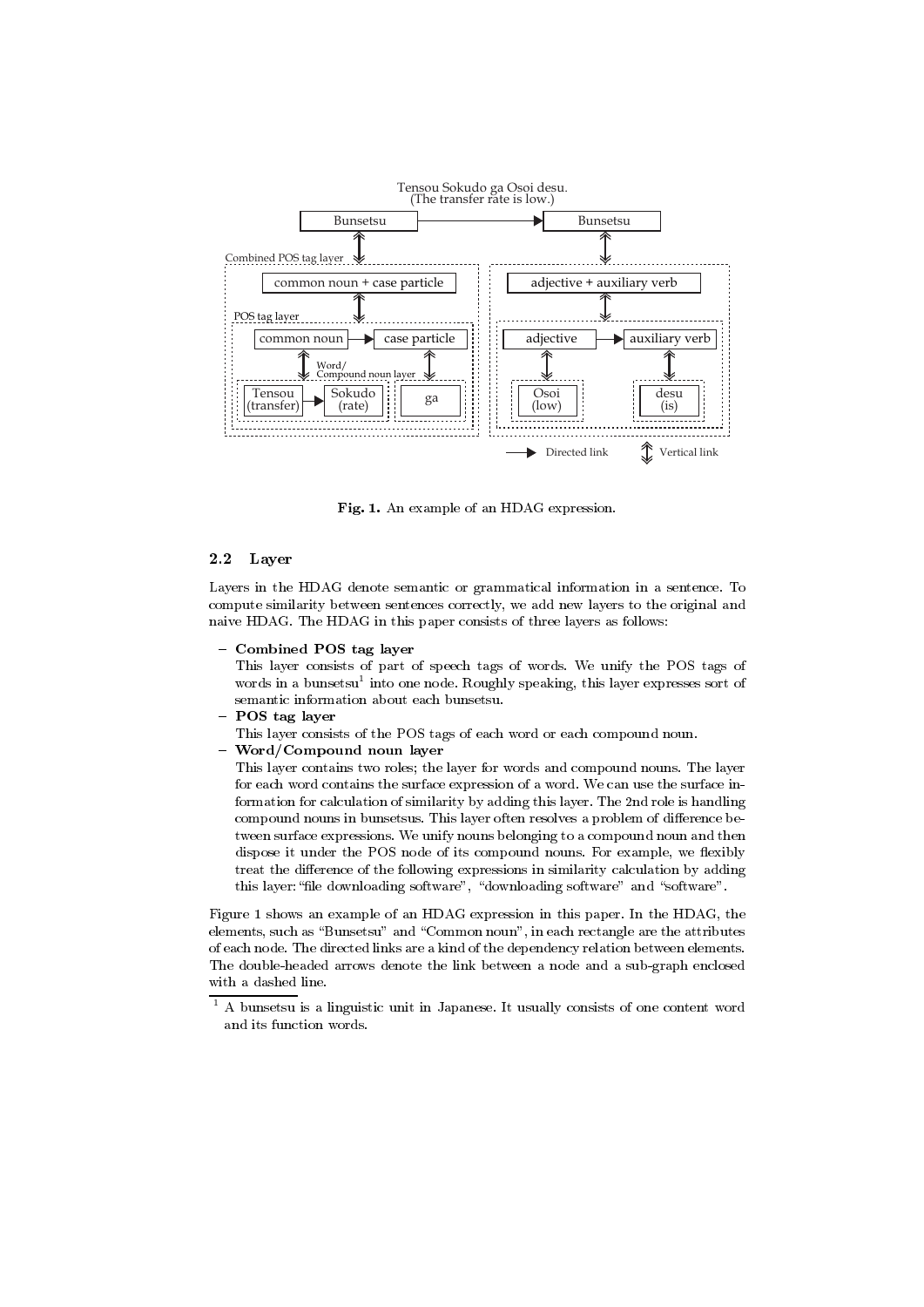

Fig. 2. An example of a graph structure.

#### **Similarity Calculation** 3

In this section, we explain a method of similarity calculation based on the HDAG structure. First, we describe a conversion method of sentences into the HDAGs. Next, we explain an extraction method of hierarchical attribute subsequences from HDAG structures for the similarity calculation. Finally, we introduce a method of similarity calculation and the extraction process using it.

#### Preprocessing  $3.1$

There are two processes as the preprocessing for similarity calculation; conversion and extraction of hierarchical attribute subsequences. First we explain the conversion process. To convert sentences into the HDAG structure, we need to analyze them, that is morphological analysis and dependency analysis. In this paper we use JUMAN<sup>2</sup> as the morphological analyzer and KNP<sup>3</sup> as the dependency analyzer. Figure 2 shows the graph structure<sup>4</sup> generated from the sentence "Onshitu ga Ii Desu. (The sound quality is good.) $5$ .

Next we need to extract hierarchical attribute subsequences for the similarity calculation. A hierarchical attribute subsequence is an attribute list with hierarchical structures. The similarity is computed from corresponding hierarchical attribute subsequences extracted from sentences that we want to compare.

Here Suzuki et al. [13] introduced two factors;  $\beta$  and  $\lambda$ . The  $\beta$  ( $\beta > 0$ ) is the factor for the correspondence. The value of each hierarchical attribute sequence is multiplied by  $\sqrt{\beta}^m$  where m represents the number of attributes in the hierarchical attribute sequence. The  $\lambda$  is the decay factor  $\lambda$  ( $0 \leq \lambda \leq 1$ ). The system allows not only exactly matching structures but also similar structures by using this factor. The actual decay value of a skipping node  $v_i$  is  $\Lambda(v_i) = \lambda^{n+1}$  where *n* is the number of nodes in a graph G if vertical link exists, or  $A(v) = \lambda$  otherwise.

Figure 3 shows an example of hierarchical attribute subsequences and the factors. In the figure, a dependency relation and a hierarchical relation are expressed by using a comma and a nested structure, respectively. For the two HDAGs, the hierarchical attribute subsequence <Bunsetsu<Noun,Particle>, Bunsetsu<Adj,Aux>> appears in both

 $^{2}$  http://nlp.kuee.kyoto-u.ac.jp/nl-resource/juman.html

 $3$  http://nlp.kuee.kyoto-u.ac.jp/nl-resource/knp.html

<sup>&</sup>lt;sup>4</sup> In this simplified explanation, the graph structure for an example is expressed without the layers described in the previous section.

<sup>&</sup>lt;sup>5</sup> Onshitu is a noun (sound quality), ga is a case particle, Ii is an adjective (good), and Desu is an auxiliary verb (is).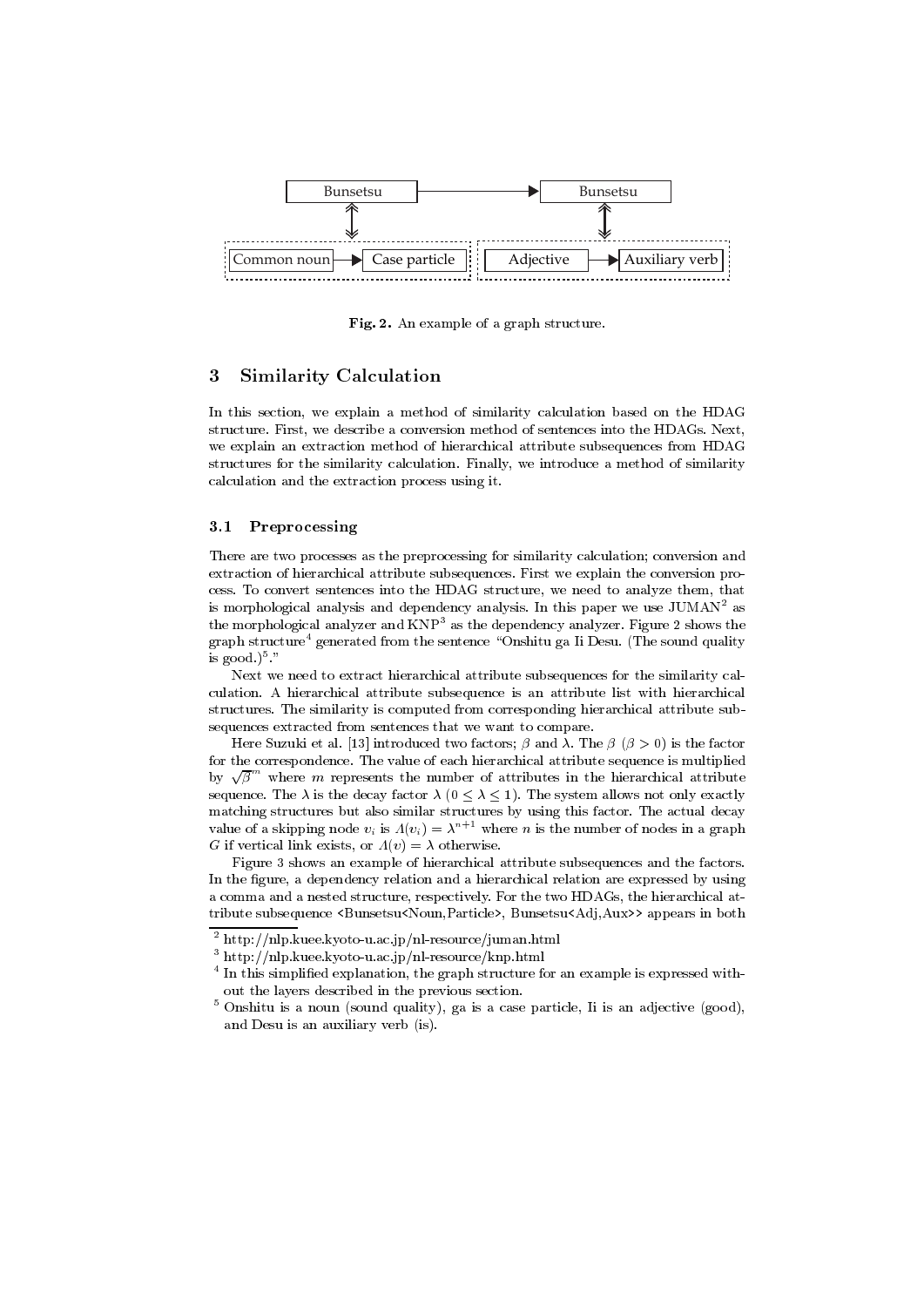

e.g. Onshitsu ga *Totemo* Yoi Desu. The sound quality is *very* good.

 $\blacksquare$  into the change of characteristic of corresponding merarchies accrite ace subsequences and the weight.

---( 0- - &- &-  - - &- &->-  the value of  $\beta$  is  $\sqrt{\beta}^{\circ} = \beta^3$ . The hierarchical attribute subsequence of the 2nd sentence in the figure is generated by skipping a node, Adverb. Therefore, the weight contains  $\lambda^{++}$  =  $\lambda^{+}$ . These weights are used in the similarity calculation process.

#### 3.2 **Similarity Between Two Sentences**

 $\alpha$ , we compute a similarity between two HDAG structures. First, we search the  $\alpha$  common nierarcnical attribute subsequences between  $HAGS$  (see Figure 3). Then we multiply the weight values of them. For example, the correspondence of them in Figure  $\beta$  is  $\lambda^+\beta^-$ . Finally, we divide the sum total of correspondence values by the product of the numbers of punsetsus of the two sentences. We hangle this value as the similarity between them.

Here we consider the factor  $\beta$ . Suzuki et al. [13] defined the range of the  $\beta$  as  $0 \leq \beta \leq 1$ . However, we define the range as  $\beta > 0$  in this paper. Also we categorize the range into two types;  $0 < \beta \leq 1$  and  $\beta > 1$ . Our method computes the similarity  $\sim$  . The contract of the contract of  $\sim$   $\mu$  , we can be provided to the contract of the computation of the contract of the contract of the contract of the contract of the contract of the contract of the contract of t  ${\rm similarity}$  focusing on surface expressions. This is que to layers that we constructed. In our layers, the word layer and compound noun layer are lower layer than the structural  $\blacksquare$  . The set of the set of the set of the set of the set of the set of the set of the set of the set of the set of the set of the set of the set of the set of the set of the set of the set of the set of the set of the  $\mathbf{F} = \mathbf{F} \mathbf{F} + \mathbf{F} \mathbf{F} + \mathbf{F} \mathbf{F} + \mathbf{F} \mathbf{F} + \mathbf{F} \mathbf{F} + \mathbf{F} \mathbf{F} + \mathbf{F} \mathbf{F} + \mathbf{F} \mathbf{F} + \mathbf{F} \mathbf{F} + \mathbf{F} \mathbf{F} + \mathbf{F} \mathbf{F} + \mathbf{F} \mathbf{F} + \mathbf{F} \mathbf{F} + \mathbf{F} \mathbf{F} + \mathbf{F} \mathbf{F} + \mathbf{F} \mathbf{F} + \mathbf{F$ weight values. We apply these two types of the parameter  $\beta$  into our method.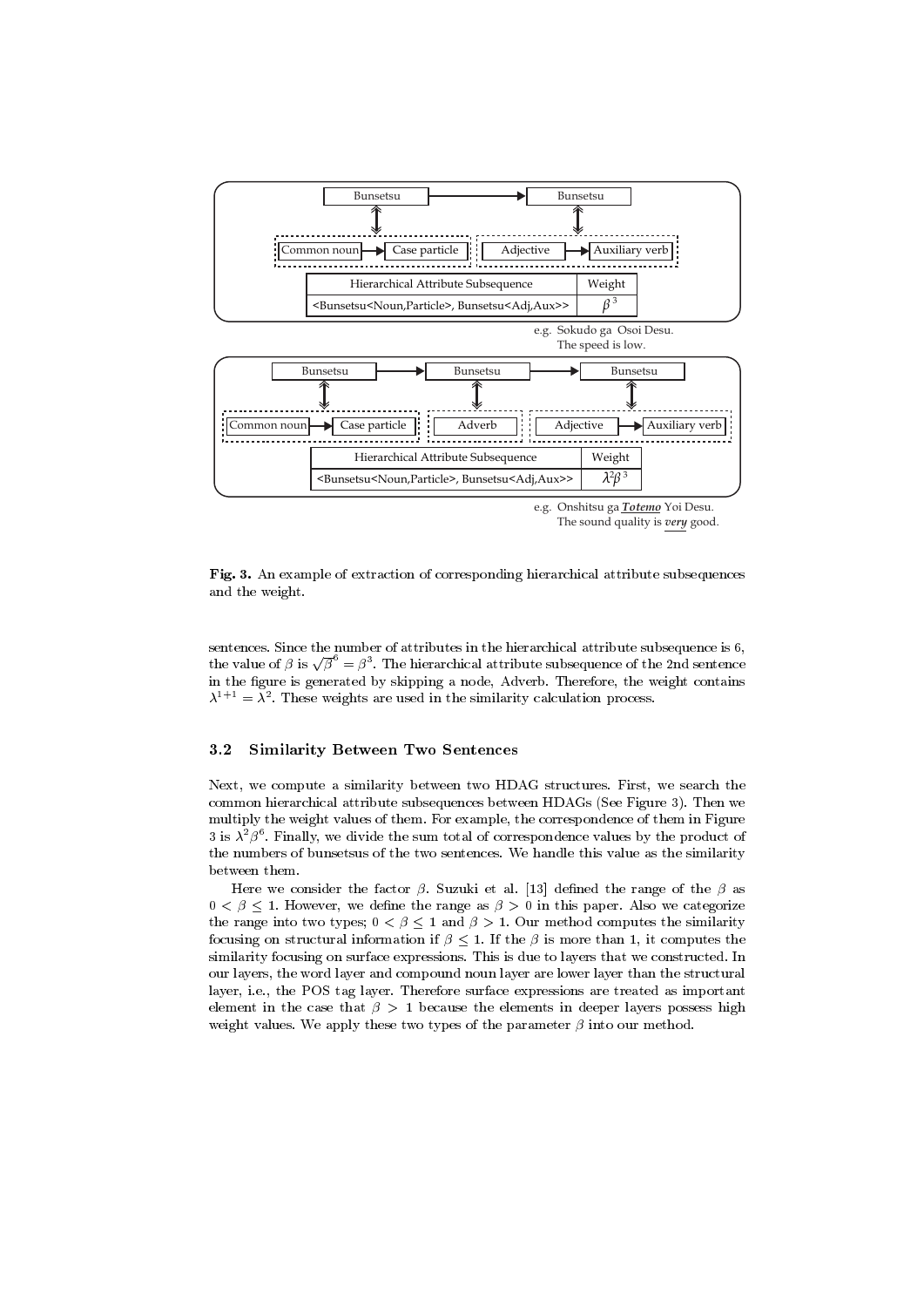

Fig. 4. The outline of the sentence extraction process.

#### **Sentence Extraction** 3.3

In this subsection, we explain the sentence extraction process based on the HDAG and the similarity calculation. The process is as follows:

- 1. prepare sample sentences as seeds for similarity calculation.
- 2. compute the similarity between each seed and target sentences,
- 3. extract  $n$ -best lists of each seed as sentiment sentence lists,
- 4. combine *n*-best lists obtained by two different parameters of  $\beta$ .

For the combination in the last step, we compare two strategies.

**CombAND** We extract the intersection of each  $n$ -best list as the output. **CombOR** We extract the union of each  $n$ -best list as the output.

Figure 4 shows the outline of the extraction process.

#### Experiment  $\overline{4}$

In this section we evaluated the proposed method with a review document set.

### 4.1 Dataset and Criteria

We used review documents of a portable audio player<sup>6</sup> posted in the bulletin board system of kakaku.com<sup>7</sup>. We extracted 1052 Japanese sentences from the review documents.

<sup>&</sup>lt;sup>6</sup> SONY Walkman NW-A808

 $7$  http://www.kakaku.com/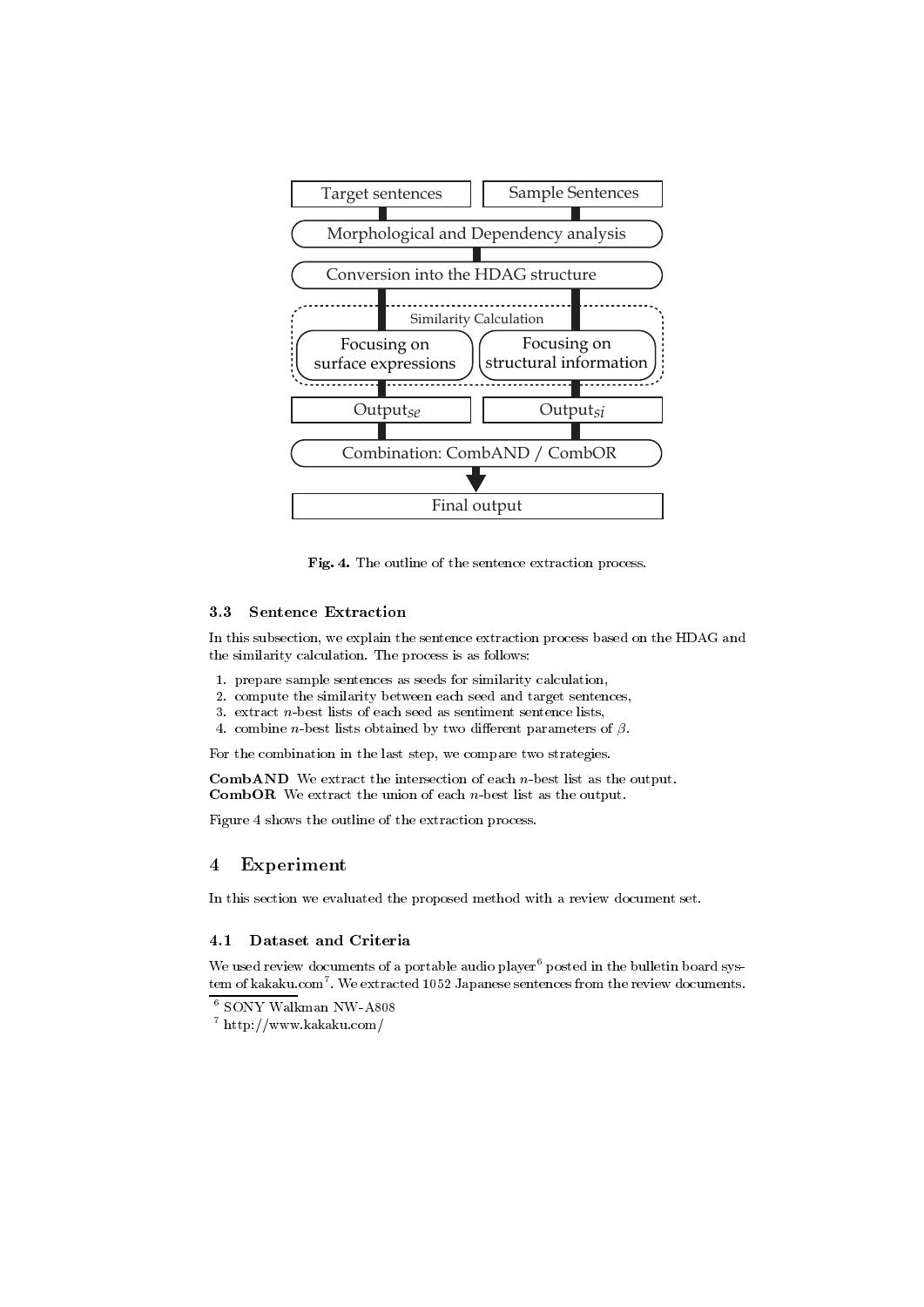Table 1. The experimental result

|                        | $Sent_{real}$ | $Sent_{non}$ | A cc  |
|------------------------|---------------|--------------|-------|
| Structural information | 32            |              | 0.889 |
| Surface expressions    | 43            |              | 0.915 |
| CombAND                | 22            |              | 0.957 |
| CombOR                 | 53            |              | 0.883 |
| BOW (Baseline)         |               |              | 0.857 |

The dataset consists of 610 sentiment sentences and 442 non-sentiment sentences. For the experiment, we prepared 10 sample sentences as seeds for the sentence extraction process. All the seed sentences in this experiment were sentiment sentences. We generated the seed sentences on the basis of some evaluation criteria which were mentioned in the review documents; e.g., "design of the product", "Sound quality" and so on.

In this experiment, we set  $\lambda = 0.5$ . Also we set  $\beta = 0.5$  as the parameter for focusing on structural information and  $\beta = 1.5$  as the parameter for focusing on surface expressions. The number of sentences we extracted in this experiment is 5 for each seed sentence, that is 5-best list. In other words, we extracted the top 5 sentences that possessed high similarity as the sentiment sentences that were estimated from each sample sentences. We did not employ any thresholds for the similarity in the extraction process.

We used the following three criteria for this evaluation.

- $Sent_{real}$ : This criterion is the number of sentiment sentences extracted correctly from target sentences.
- $Sent_{non}$ : This criterion is the number of non-sentiment sentences extracted from target sentences.
- Acc: This criterion is the accuracy computed from  $Sent_{real}$  and  $Sent_{non}$ .

$$
Acc = \frac{Sent_{real}}{Sent_{real} + Sent_{non}}
$$

Note that we omitted same sentences in the output from the proposed method when we counted  $Sent_{real}$  and  $Sent_{non}$  in this experiment.

#### ${\bf Results}$ 4.2

Table 1 shows the experimental result. In the table, the BOW denotes a similarity calculation method based on the COS measure and bag-of-words features. This is a baseline in this experiment. The accuracy rates of each approach in our method outperformed the baseline method based on BOW features. Our methods obtained high accuracies even without combinations, namely CombAND and CombOR. In addition, the method focusing on surface expressions (SE) outperformed the method focusing on structural information (SI) in terms of all criteria. Table 2 shows the top 3 sentences extracted from target sentences in the case that the seed sentence was "The sound quality is good.".

For the combinations, the accuracy of the CombOR was the lowest of the methods although the number of sentiment sentences extracted correctly was the best of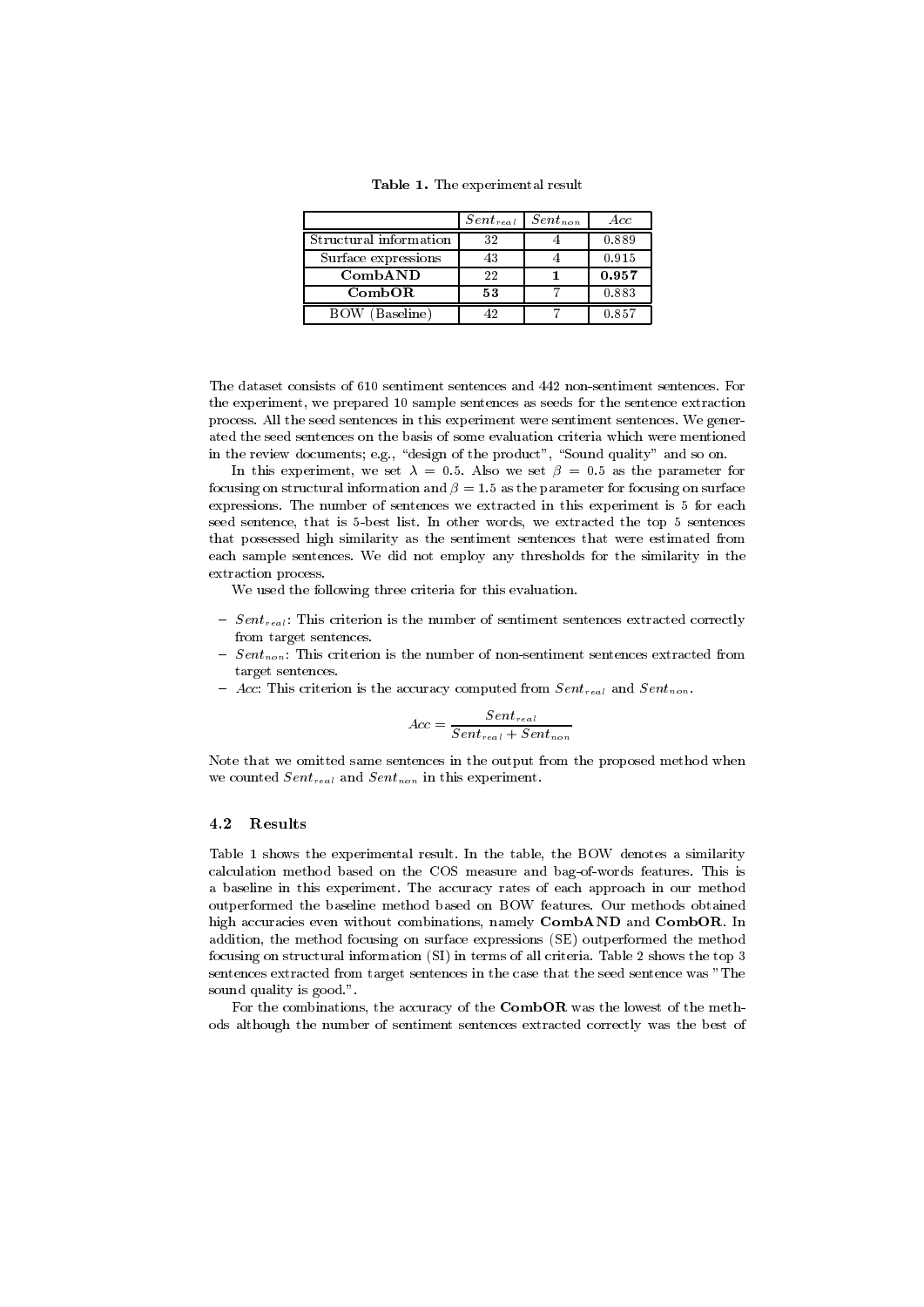Table 2. The extracted sentences (translated into English)

| Rank | SI $(\beta \leq 1)$                 | SE $(\beta > 1)$                  |
|------|-------------------------------------|-----------------------------------|
|      | The sound quality is barely good.   | The sound quality is barely good. |
|      | The display is easily viewable.     | The sound quality is wonderful.   |
|      | The machine body is somewhat heavy. | The sound quality is great.       |

them. On the other hand, the accuracy of the CombAND produced the best performance. Although the number of extracted sentences with the CombAND drastically decreased, the output possessed high reliability.

Besides, our method usually obtained long sentences as compared with seed sentences. The average lengths of seed sentences and output sentences were 5.5 and 9.1 words respectively. The maximum length in the output sentences was 27 words. This result shows that our method can extract great variety of sentiment sentences. The following sentences are the instances of seed sentences and their output sentences:

- Seed<sub>1</sub> I am almost satisfied with this product (Zentai-teki ni manzoku dekiru seihin  $desu$ ).
- **Output**<sub>1</sub> I think that a good thing equipped with the function that I want was released (Yatto watashi ga nozomu kinou ga zyuzitusita yoi mono ga deta to iu kanzi desu).

 $\textbf{Seed}_2$  It is difficult to push the play button (Saisei botan ga oshi nikui desu).

**Output**<sub>2</sub> It is not convenient for WinMediaPlayer users to use attached music file transfer software XYZ (Sen-you no ongaku fairu tensou sohuto XYZ ha WinMediaPlayer kara no norikae niha tukai durai desu).

#### 5 **Discussion and Conclusions**

In this paper, we proposed a method of sentiment sentence extraction based on a graphbased approach, called Hierarchical Directed Acyclic Graph. Our method can extract sentiment sentences with several sample sentences. We obtained high accuracy in the experiment. However, the number of extracted sentences was not enough, that is the recall rate was low (less than  $10\%$ ).

One of the solutions of this problem is to apply a bootstrapping approach into our method. We might acquire more sentiment sentences by adding the extracted sentences as new seeds for the extraction process because the accuracy of CombAND was extremely high. To use CombOR is one of the ideas to extract large quantities of sentences in the case that the number of sentences extracted in the bootstrapping process is saturated, i.e., the final step of the bootstrapping approach. Another approach to improve the recall rate is use of the extracted sentences for the training data of the sentiment classification task. Wiebe and Riloff [18] have proposed a method for creating subjective and objective classifiers from unannotated texts. They used some rules for constructing initial training data. Then they used the data for generating a classifier. We think that the outputs from our method also can be used for the training data of a classifier for this sentiment sentence classification task. The value of  $n$  of the  $n$ -best list is the important factor for the improvement of the recall rate although the accuracy decreases. For the  $\textbf{CombOR}$ , the accuracy and the  $Sent_{real}$  were 0.803 and 94 in the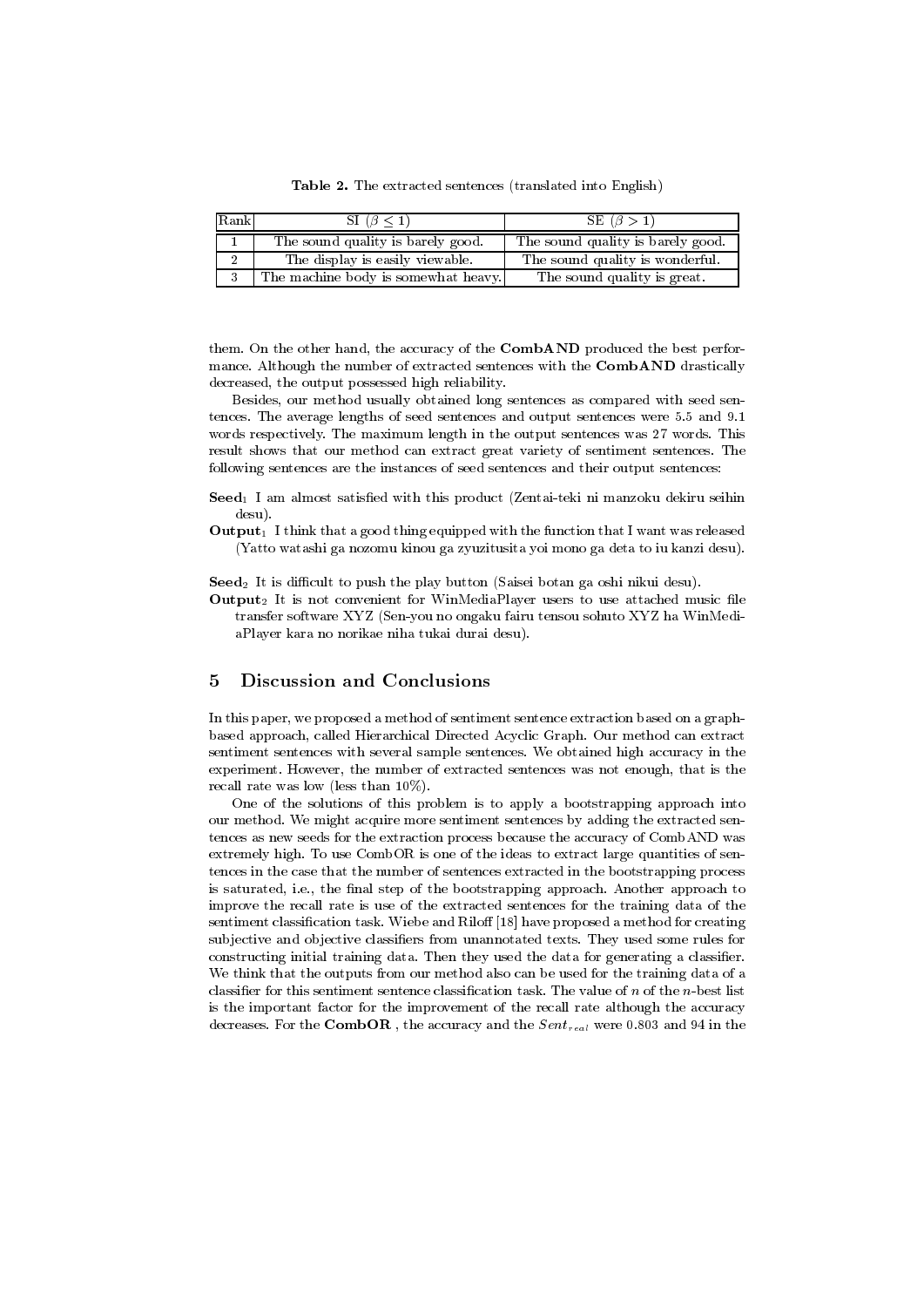case that the n was 10. Also the accuracy and the  $Sent_{real}$  were 0.773 and 126 in the case that the  $n$  was 15. We need to discuss the appropriate number of sentences that we extract in our method. Our method depends on seed sentences. If the seed sentences are changed, the accuracy also changes. We examined other seed sentences after the experiment in the previous section. As a result, the accuracy fluctuated; approximately  $\pm 5\%$ . To generate appropriate seed sentences is one of the most important tasks for our method.

In the previous section, we evaluated our method with fixed parameters. However, these are not always the best parameter values. The parameters  $\beta$  and  $\lambda$  are important factors for the similarity calculation. We compared several values of these parameters:  $\lambda = \{0.1, 0.3, 0.5, 0.7, 0.9, 1.0\}, \beta = \{0.1, 0.3, 0.5, 0.7, 0.9\}$  for the SI and  $\beta = \{1.1, 1.3, 1.5, 1.7, 1.9\}$  for the SE. The best accuracy rates of the SI and the SE in this dataset were 0.950 ( $\lambda = 0.9, \beta = 0.9$ ) and 0.975 ( $\lambda = 1.0, \beta = 1.1$ ) respectively. However, these values depend on the dataset in the experiment. Although we evaluated these parameters with another dataset, the method with the parameters did not produce the best accuracy. Therefore we need to consider the automatic determination of these parameters. The average accuracy rates of each parameter in the dataset, which were used in the previous section, were 0.867 for the SI and 0.918 for the SE respectively. The standard deviation values were 0.048 for the SI and 0.025 for the SE. These results show that our method provides high and stable accuracy.

Our future work includes (1) evaluation of our method in a large-scale dataset and other datasets, (2) improvement of the accuracy by adding other layers to the HDAG structure, such as semantic features of words [4], and (3) construction of a sentiment sentence maintenance tool based on this approach.

## References

- [1] N. Cancedda, E. Gaussier, C. Goutte, and J. M. Renders. Word-sequence kernels. J. Machine Learning Research, 3:1059-1082, 2003.
- $\lceil 2 \rceil$ M. Collins and N. Duffy. Convolution kernels for natural language. In Advances in Neural Information Processing Systems 14, 2002.
- Tsutomu Hirao, Jun Suzuki, Hideki Isozaki, and Eisaku Maeda. Dependencybased sentence alignment for multiple document summarization. In Proceedings of the 20th International Conference on Computational Linguistics (COLING-2004), 2004.
- [4] S. Ikehara, M. Miyazaki, S. Shirai, A. Yokoo, H. Nakaiwa, K. Ogura, Y. Ooyama, and Y. Hayashi, editors. Goi-Taikei. A Japanese Lexicon (in Japanese). Iwanami Shoten, 1997.
- Nobuhiro Kaji and Masaru Kitsuregawa. Automatic construction of polarity- $\lceil 5 \rceil$ tagged corpus from html documents. In Proceedings of the 21st International Conference on Computational Linguistics (COLING/ACL2006), pages 452-459, 2006
- [6] Nobuhiro Kaji and Masaru Kitsuregawa. Building lexicon for sentiment analysis from massive html documents. In Proceedings of the Conference on Empirical Methods in Natural Language Processing (EMNLP-CoNLL2007), 2007.
- Toshihiro Kawaguchi, Tohgoroh Matsui, and Hatato Ohwada. Opinion extraction  $[7]$ from weblog using svm and newspaper article (in Japanese). In The 20th Annual Conference of the Japanese Society for Artificial Intelligence, 2006.